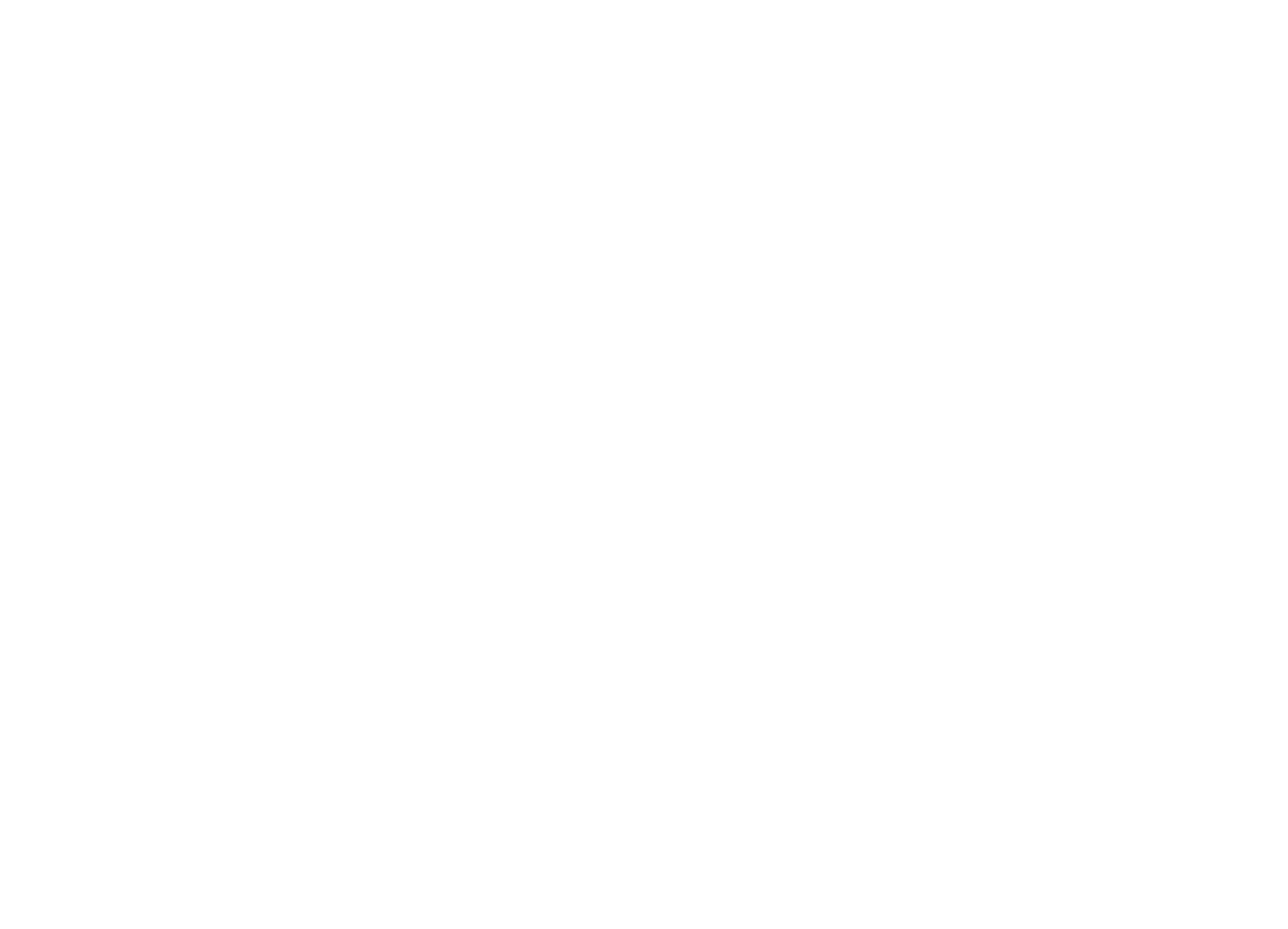

# **Explore, Discover & Enjoy!** Explore, Disc<br>**The Ayots**

There is some great countryside in Hertfordshire for you to discover. This leaflet covers the area around the Ayots between Welwyn Garden City and Wheathampstead.

Quiet Lanes, many footpaths and bridleways including the Ayot Greenway make this area ideal to explore by foot and bicycle.

Why not leave the car at home and take the bike on the train to Welwyn Garden City? You can cycle through Sherrardspark Woods on the Ayot Greenway to explore the area.

A three year improvement programme on the greenway was completed in summer 2007 to provide a good surface throughout for all users. The path now provides a link directly into Wheathampstead village centre. The COWQing<br>Qingid Whilyo<br>Agrupus<br>Agrupus<br>Thous<br>an raids

This leaflet shows you what you can see and visit in this beautiful area from historic houses and churches to ancient woodlands and old railway lines. What's more these places can also be accessed without the car.





cyclists and horse riders to 'share with care.' Ayot St Peter Rd, School Lane, Whitehill and Waterend Lane all form part of the Quiet Lanes network in the parish of Ayot St Peter linking footpaths, bridleways and cycle tracks. **Want to explore further?** There are a number of other free publications

The Quiet Lanes project was developed by the

**Quiet Lanes**

covering old railway lines in the area including the **Cole Green Way** (WGC - Hertford & Ware) and **Alban Way** (Hatfield - St Albans). **Cycling Discovery** maps also show some great rural rides in Hertfordshire.

### **Take the taxi bus - and get half price entry to Shaw's Corner!**

To make it easier to get to the Ayots by public transport a taxi bus operates three times a day on Sundays and Bank Holidays between April and October. This service connects with local bus services at Wheathamsptead from St Albans and Harpenden. Just call the taxi bus operator 20 minutes before its scheduled departure time and it will pick you up.

Journey time between Wheathampstead and Ayot St Lawrence is only 10 minutes.

Through ticketing is available from St Albans. Bus services to Wheathampstead serve St Albans City station making it easy to go by train from London and the north. Ask for the "Plus Bus" add on at your railway station to include the bus and taxi bus fares. What's more, on production of your ticket you can get half price entry into Shaw's Corner at Ayot St Lawrence.

Pick up the 904 taxi bus leaflet for more *details including things to do, places to eat and fare information. Alterntively contact Intalink for information.*

## **Want to know more?**

#### **Walking & cycling**

- For the Welwyn Hatfield area contact Pedal Point: Tel: 01707 357551 www.welhat.gov.uk/pedalpoint
- For the St Albans & Wheathampstead area contact St Albans City & District Council: Tel: 01727 866100, www.stalbans.gov.uk
- The Countryside Management Service has a series of local maps for walks & cycle rides:
- Tel: 01727 843067, www.hertsdirect.org.uk/cms<br>• Rights of Way: Tel: 01992 555555, www.hertsdirect.org.uk/row

#### **Public Transport**



- Bus information, timetables & fares: Tel: 0870 608 2 608, www.intalink.org.uk
- 904 Taxi Bus: Harpenden Taxi's: Tel: 01582 822822



• First Capital Connect rail services serving Welwyn Garden City, Harpenden & St Albans: www.firstcapitalconnect.co.uk

• National Rail Enquiries: Tel: 08457 48 49 50, www.nationalrail.co.uk

#### **Local attractions**



• Shaw's Corner, Ayot St Lawrence: Tel: 01438 820307, www.nationaltrust.org.uk

- Welwyn Roman Baths: Tel: 01707 271362, www.hertsmuseums.org.uk
- Lemsford Springs Nature Reserve: Tel: 01727 858901, www.wildlifetrust.org.uk/herts • Stanborough Lakes, Welwyn Garden City:
- Tel: 01707 327655, www.stanboroughpark.com
- The Howard Centre, Welwyn Garden City: Tel: 01707 320026, www.howard-centre.co.uk